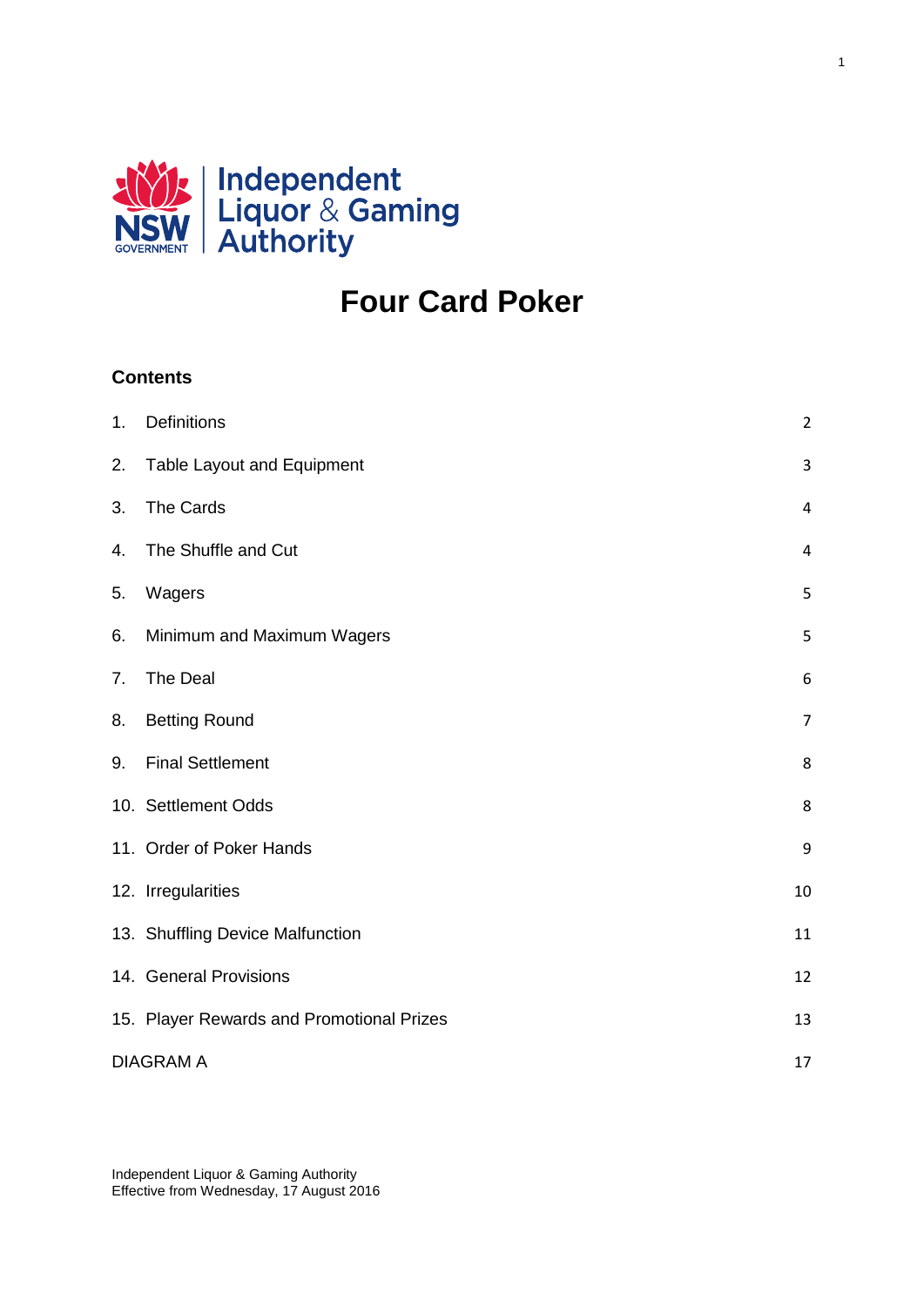#### <span id="page-1-0"></span>**1. Definitions**

1.1 In these rules, unless the contrary intention appears:

"**Assistant Gaming Manager**" means a person employed in a casino in a managerial capacity relating to the conduct of gaming who is responsible for the operation of a pit;

"**Aces Up**" means an alternative or optional additional wager which may be made by a player in accordance with rule 5.2, which shall win if the player's hand contains a pair of Aces or higher, regardless of the dealer's hand.

"**Ante**" means a player's initial wager placed in a round of play;

"**Ante Bonus**" means an automatic bonus paid to Ante wagers, regardless of the dealer's hand, if the hand qualifies for a bonus in accordance with rule 10.2;

"**Play wager**" means an additional wager placed by a player in order to continue in a round of play;

"**card shoe**" means a device from which cards are dealt;

"**deck-checking device**" means a machine used to check that each deck of cards contains the correct cards for the game;

"**casino promotional token**" means where a promotional voucher of a nominated value issued by the casino operator is exchanged for promotional tokens to enable a player to wager at a gaming table. The dealer shall exchange the voucher, subject to any conditions specified on the voucher for the equivalent value in promotional tokens, which may then be wagered on the appropriate area(s) of the layout. Any winnings resulting from such wagers are to be paid in chips;

"**casino supervisor**" means a person employed in a casino in a managerial capacity relating to the conduct of gaming and includes a Games Supervisor/Assistant Gaming Manager;

"**dealer**" means a person responsible for the operation of the game;

"**float tray**" means a lockable piece of equipment fixed to a gaming table capable of holding gaming chips;

"**fold**" means a decision by a player to no longer continue with his/her hand for that particular round of play;

**"Gaming Supervisor**" means a person responsible for the immediate supervision of the operation of the game;

"**hand**" means five cards dealt to each player and six cards dealt to the dealer in a round of play;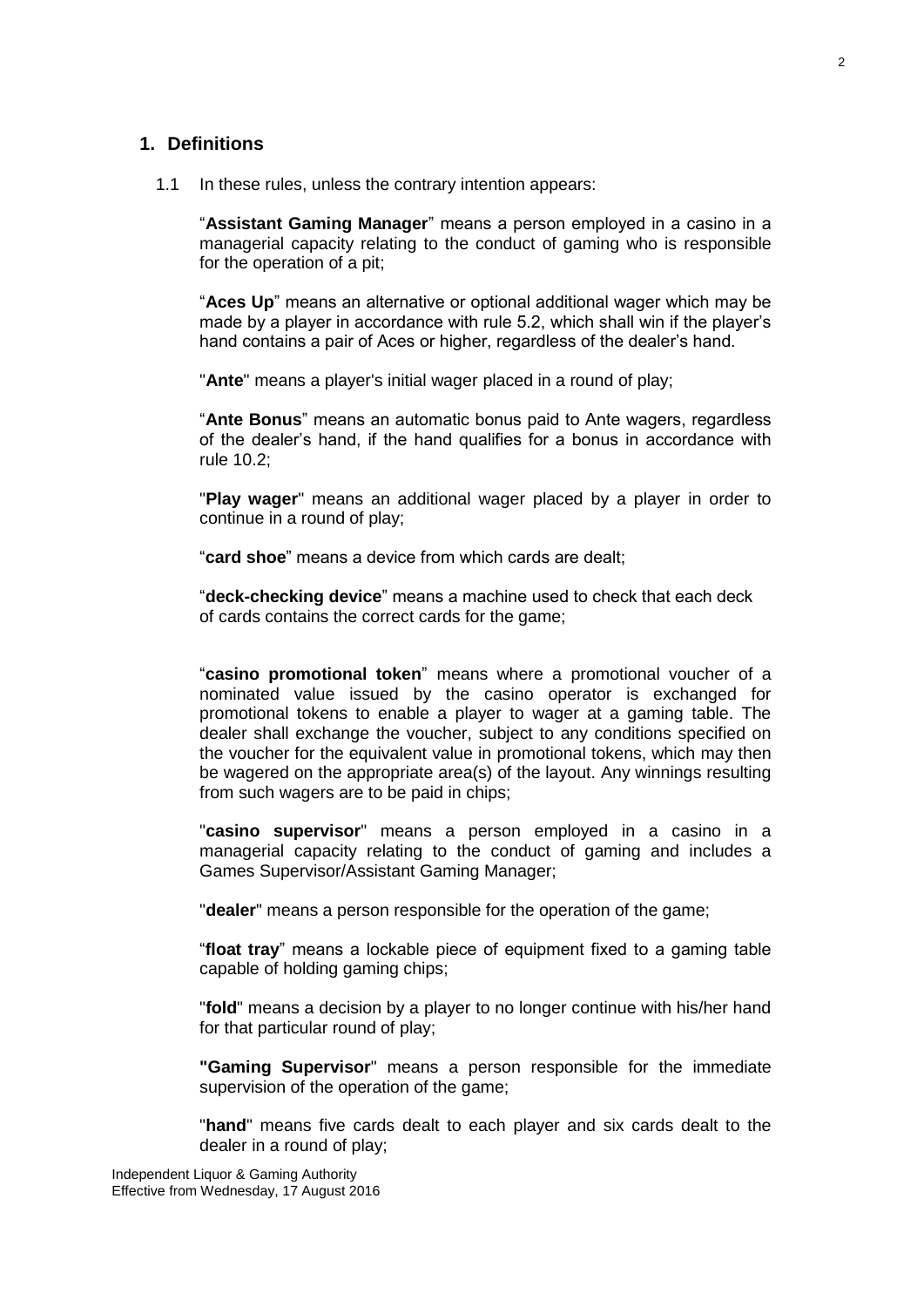"**inspector**" means a person appointed under section 20 of the Gaming and, Liquor Administration Act 2007;

"**promotional prize(s)"** means promotional prize/s offered by the casino operator to a patron or patrons of the casino in connection with gaming given by way of a prize draw or element of chance;

"**round of play**" means the period of play commencing with the removal of the first card from the card shoe or shuffling device by the dealer and concluding when the dealer, after drawing the last card, announces a result and, if applicable, collects losing wagers and pays out winning wagers;

"**shuffling device**" means a device used for the shuffling of cards and from which cards are dealt;

"**stand off**" means where a wager shall neither win nor lose;

"**void**" means invalid with no result.

#### <span id="page-2-0"></span>**2. Table Layout and Equipment**

- 2.1 The game of Four Card Poker shall be played at a table having on one side places for the players and on the opposite side a place for the dealer.
- 2.2 The layout cloth covering the table shall be marked in a manner substantially similar to that shown in diagram "A" with:
	- 2.2.1 playing areas designated for the placement of wagers;
	- 2.2.2 an inscription to the effect that the "Dealer Always Plays Player Wins if Hand is Equal to or Greater than the Dealer".
- 2.3 The following equipment shall also be used:
	- 2.3.1 either a card shoe, capable of holding a single deck of cards, or a shuffling device, capable of holding two individual decks of cards;
	- 2.3.2 a discard rack, capable of holding a single deck of cards, which shall be attached to the table at the approximate location shown in diagram "A"; and
	- 2.3.3 a float tray.
- 2.4 The table shall have a drop box attached to it.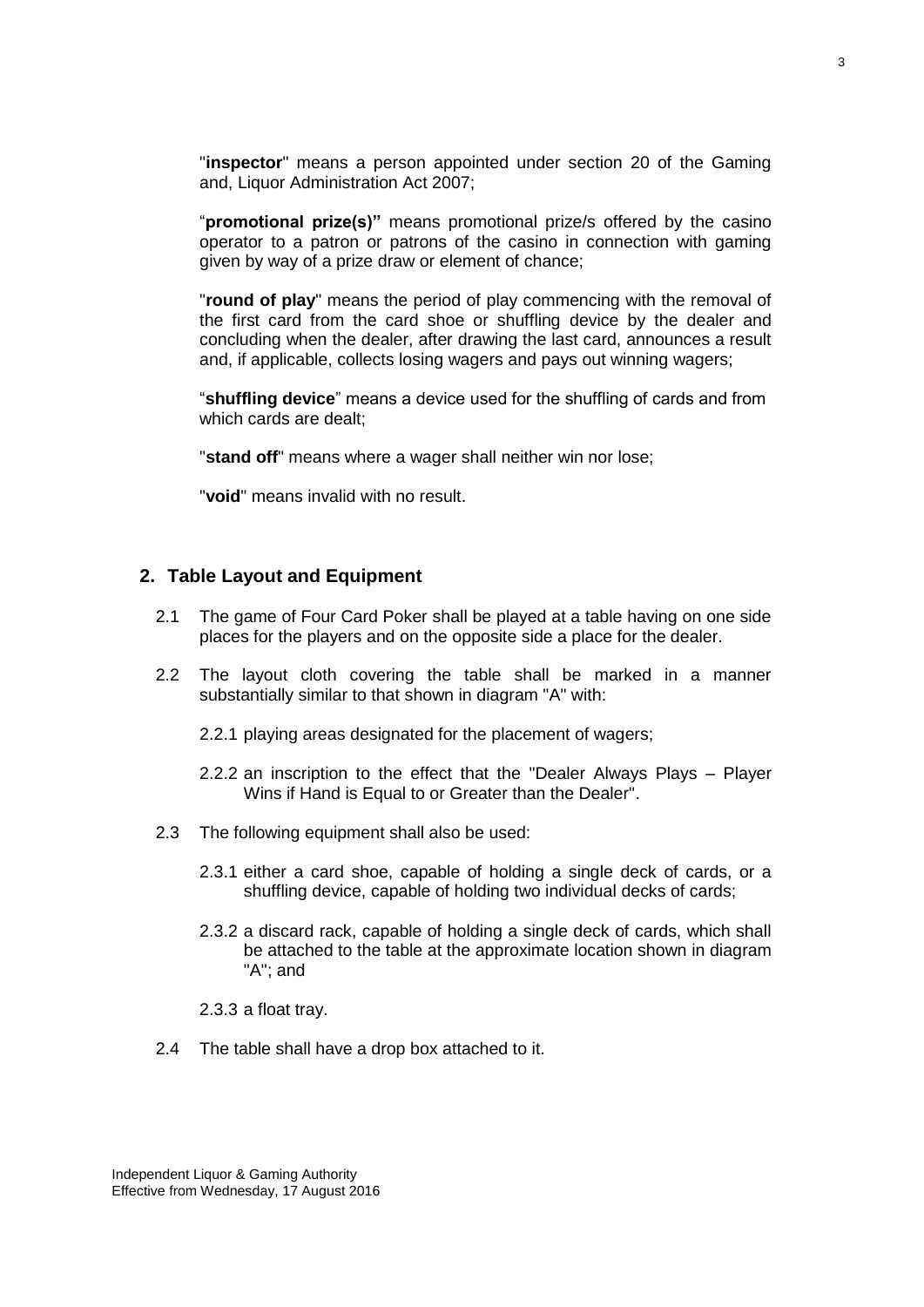#### <span id="page-3-0"></span>**3. The Cards**

- 3.1 The game of Four Card Poker shall be played with one deck of cards, having 52 cards without jokers, with backs of the same colour and design and a cutting card.
- 3.2 When a shuffling device is in use at a table:
	- 3.2.1 the device may be loaded with one deck of cards while another deck is used in play; and
	- 3.2.2 the backs of the deck of cards being used in play must be of a different colour to that of the backs of the other deck of cards in the shuffling device.
- 3.3 All suits have the same rank. The rank of cards, from highest to lowest, shall be as follows:

ace, king, queen, jack, 10, 9, 8, 7, 6, 5, 4, 3, 2,

except as provided in rule 11.1.2 and 11.1.5 where the ace may be counted low.

- 3.4 Cards shall be checked by a dealer or a casino supervisor or by use of a deck-checking device prior to use on a gaming table.
- 3.5 Cards may be checked, pre-shuffled and shall be secured until such time as they may be required.
- 3.6 All cards used in the game of Four Card Poker shall be dealt from a card shoe or shuffling device specifically designed for such purpose.
- 3.7 Cards may, at the discretion of a casino supervisor, be changed after any round of play if, for any reason, a card or cards become unfit for further use. If all the cards are replaced, the new cards shall be checked, shuffled and cut in accordance with these rules.
- 3.8 A casino supervisor or an inspector may, at any time, instruct the dealer to check and verify the number of cards.

### <span id="page-3-1"></span>**4. The Shuffle and Cut**

- 4.1 The cards shall be shuffled so that they are randomly intermixed within the deck:
	- 4.1.1 immediately prior to the start of play;
	- 4.1.2 at the completion of each round of play; or
	- 4.1.3 following any period that the table has been vacant, immediately prior to the recommencement of play.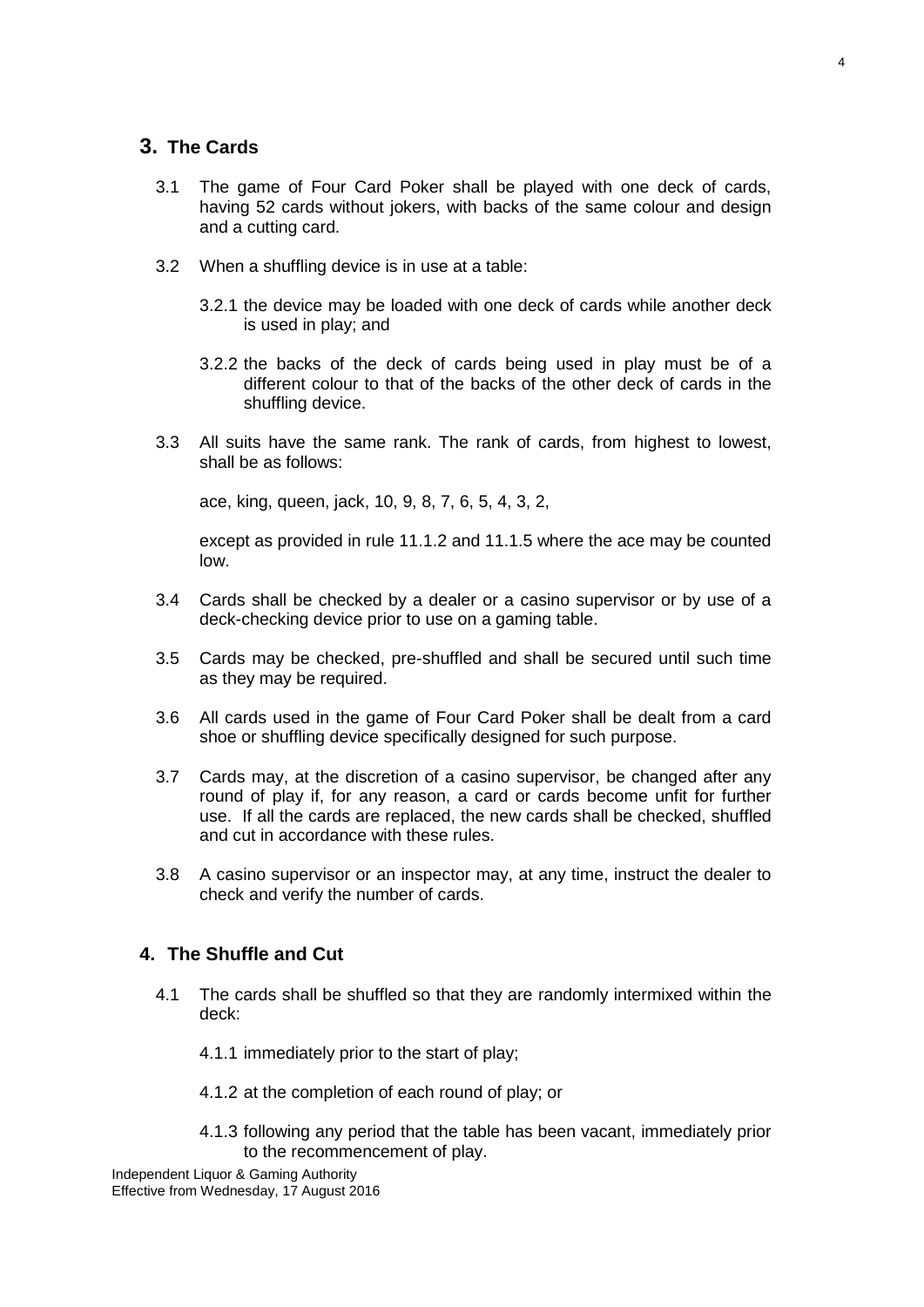- 4.2 When a card shoe is used, after the cards have been shuffled the dealer shall cut the cards, place them on the cutting card and then insert all the cards in the card shoe for commencement of play.
- 4.3 No person other than the dealer shall cut the cards.
- 4.4 When a shuffling device is used, the cards shall be placed in the shuffling device to be shuffled and the cards shall not be cut.
- 4.5 The dealer may perform a manual shuffle prior to inserting the cards into the shuffling device

#### <span id="page-4-0"></span>**5. Wagers**

- 5.1 All wagers shall be placed by means of chips and/or casino promotional tokens.
- 5.2 Prior to the first card being dealt in each round of play, each player wishing to participate in the round of play shall place an Ante and/or place an Aces Up wager on the appropriate wagering area of the layout
- 5.3 A player who has only wagered on the Aces Up option shall not be permitted to place a Play wager
- 5.4 Until a decision and settlement has been made in respect of any wager, no wager may be handled, placed, increased or withdrawn after the first card of a round of play has been removed from the card shoe or shuffling device unless explicitly permitted by these rules.
- 5.5 A player shall not wager on more than one hand in any round of play.
- 5.6 Only one wager shall be accepted on any one wagering area.
- 5.7 Players are responsible for the positioning of their wagers on the layout, whether or not they are assisted by the dealer. Players must ensure that any instructions given to the dealer regarding the placement of their wagers are correctly carried out.

#### <span id="page-4-1"></span>**6. Minimum and Maximum Wagers**

- 6.1 The minimum and maximum wagers permitted per player per playing area shall be shown on a sign at the table. Unless stated on the sign. wagers are not required to be made in multiples of the minimum. The sign may also state the minimum unit in which wagers may be made above the table minimum.
- 6.2 A wager found to be below the stated minimum, after the first card has been removed from the card shoe or shuffling device, shall be valid.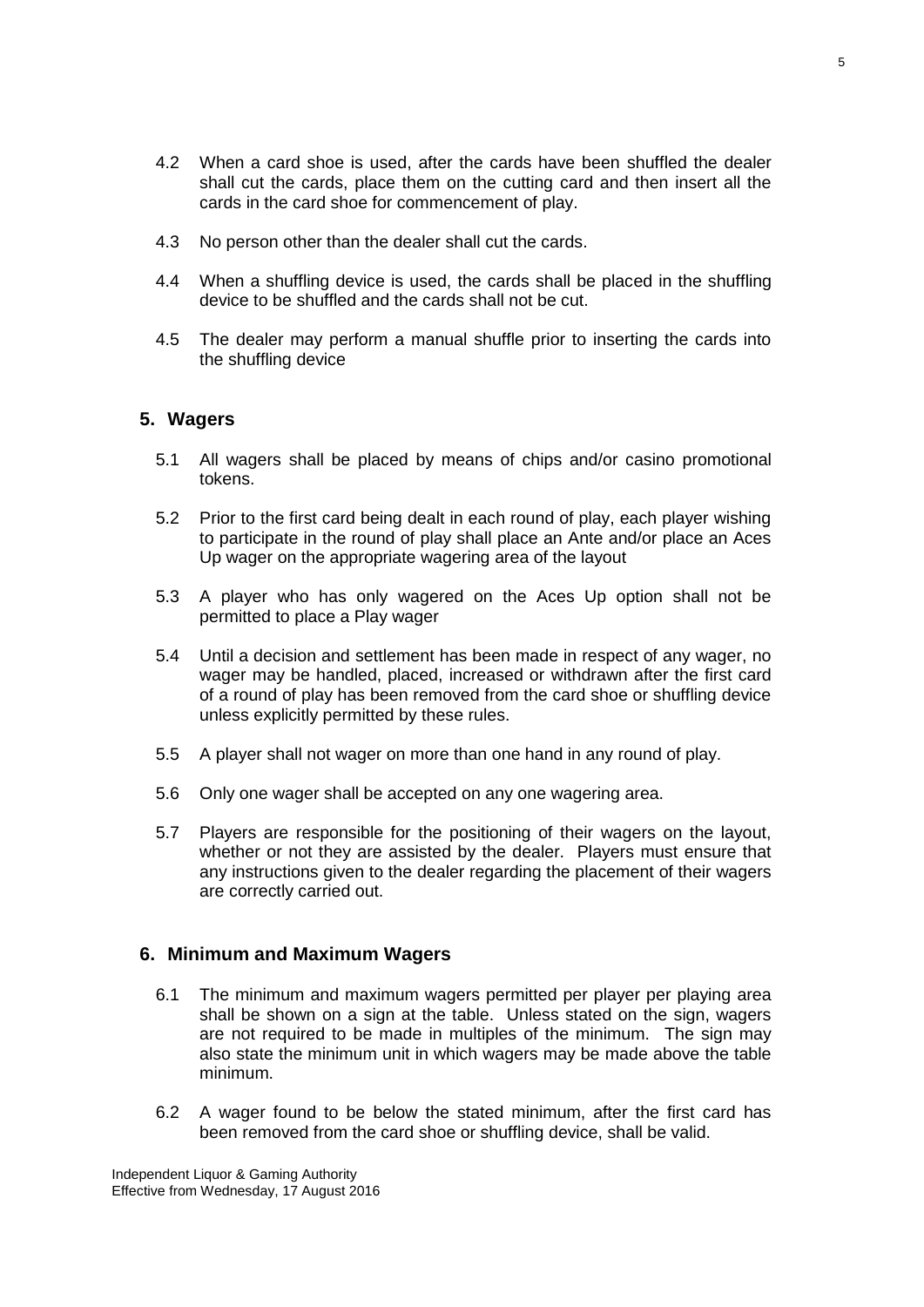- 6.3 A wager found to be above the stated maximum, after the first card has been removed from the card shoe or shuffling device, shall be paid or collected to the maximum. In the event that a player has been found to have wagered above the stated maximum on any previous round(s) of play the wagers and results of the previous round(s) of play shall stand.
- 6.4 Players are responsible for ensuring that their wagers comply with the limits stated on the sign on the table.
- 6.5 A casino supervisor may alter the limits on a gaming table at any time except that a minimum wager can only be changed to a higher minimum if a sign indicating the new minimum and the proposed time of change has been displayed at the table at least 20 minutes before the change.
	- 6.5.1 Notwithstanding rule 6.5, a casino supervisor may increase the minimum wager on a gaming table at anytime, provided that any player already playing on the table at that time shall be entitled to continue to play at the pre-existing table minimum.
		- 6.5.1.1 A marker shall be placed directly in front of the players' box, indicating that the player is entitled to continue to play at the pre-existing table minimum.
		- 6.5.1.2 When the player leaves the table, the marker shall be removed from the layout.
		- 6.5.1.3 Should a player be controlling more than one box, the marker shall be placed in front of the box at which he or she is located.
	- 6.5.2 Where a player continues to play at the pre-existing table minimum, that minimum wager can only be changed to a higher minimum if a sign indicating the new minimum and proposed time of change has been displayed at the table at least 20 minutes before the change.
	- 6.5.3 When two table minimums are in place, table signage must indicate the previous table limits as well as the new table limits.
	- 6.5.4 New players arriving at the table after the change shall be required to adhere to the new table minimum.
- 6.6 Where low limit gaming is offered for this game:
	- 6.6.1 tournament play shall not be offered; and
	- 6.6.2 all cards shall be dealt from a shuffling device.

## <span id="page-5-0"></span>**7. The Deal**

7.1 All cards shall be dealt face downwards.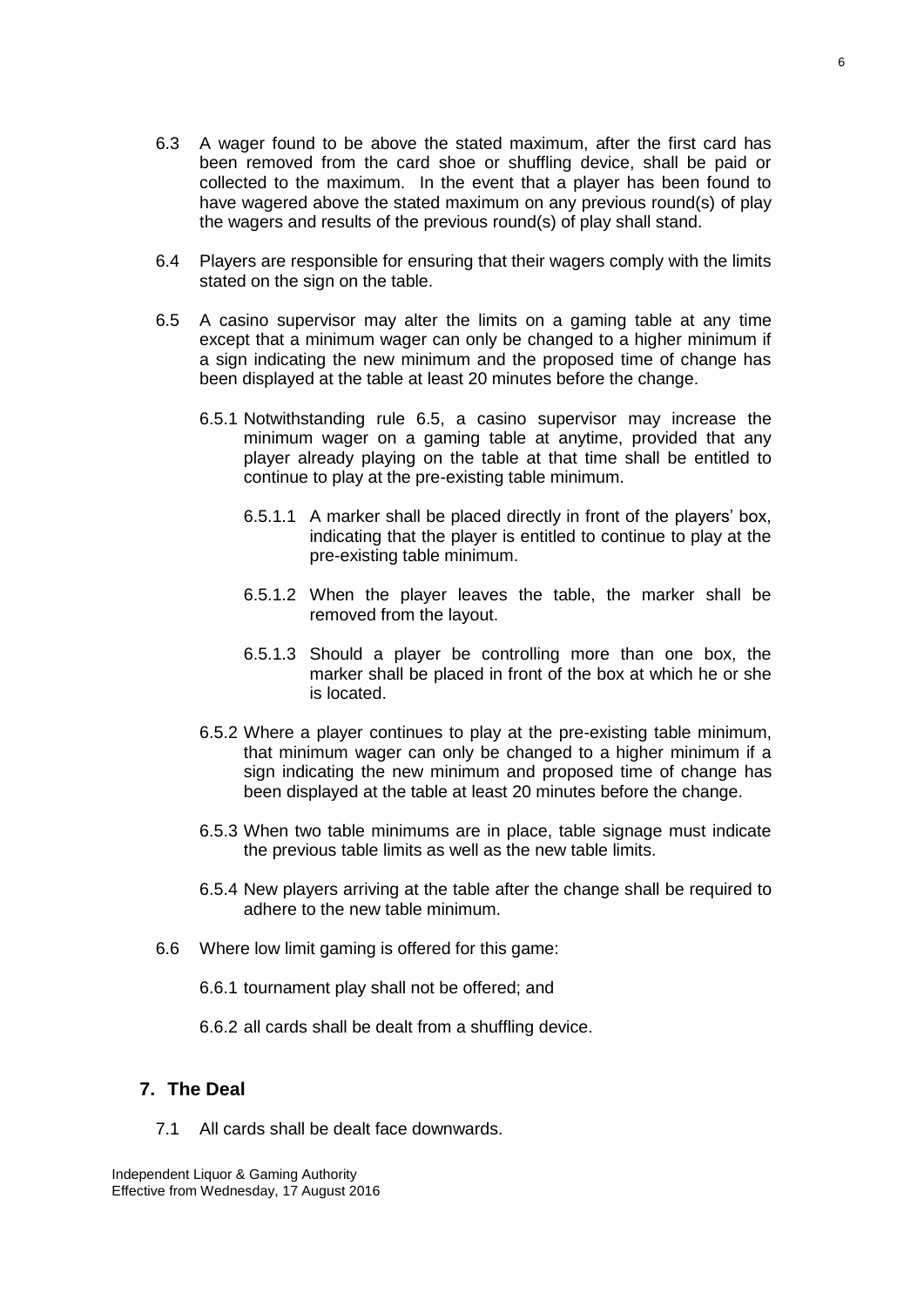- 7.2 Immediately prior to the commencement of a round of play and after all Ante and/or Aces Up wagers are placed, the dealer may announce "no more bets" and starting from his/her left and continuing clockwise around the table, shall deal the cards.
- 7.3 When a card shoe is in use, the cards shall be dealt in the following manner:
	- 7.3.1 one card to each playing area containing an Ante and/or Aces Up wager; and
	- 7.3.2 one card to the dealer;
	- 7.3.3 in sequence, a second, third, fourth and fifth card to each playing area containing an Ante and/or Aces Up wager and to the dealer; and
	- 7.3.4 a sixth card to the dealer's hand which shall be dealt face up.
- 7.4 When a shuffling device is in use, the cards shall be dealt in the following manner:
	- 7.4.1 five cards at a time to each playing area containing an Ante and/or Aces Up wager; and
	- 7.4.2 five cards to the dealer face down and then a sixth card face up.

#### <span id="page-6-0"></span>**8. Betting Round**

- 8.1 After the cards have been dealt in accordance with rule 7, players shall pick up their cards and declare their intention to either fold or play.
- 8.2 Players must ensure that their cards do not leave the area of the table layout nor are held away from the table.
- 8.3 A player who elects to fold shall pass his/her cards, face downwards on the table, to the dealer.
- 8.4 The dealer shall collect the Ante and/or Aces Up wagers and the cards from each player who elects to fold. The cards shall be individually spread out face downwards by the dealer, counted and then placed in the discard rack.
- 8.5 A player who elects to play shall place his/her cards face downwards on the Play wager area and, if the player has placed an Ante wager, place a Play wager between one and three times their Ante, on top of their cards.
- 8.6 After all Play wagers have been placed, the dealer shall turn all the cards of his/her hand face upwards and declare the highest possible four-card poker value of the hand as determined in accordance with rule 11.
- 8.7 Players are not permitted to communicate, other than declaring an intention to either fold or play, until all players have completed the betting round.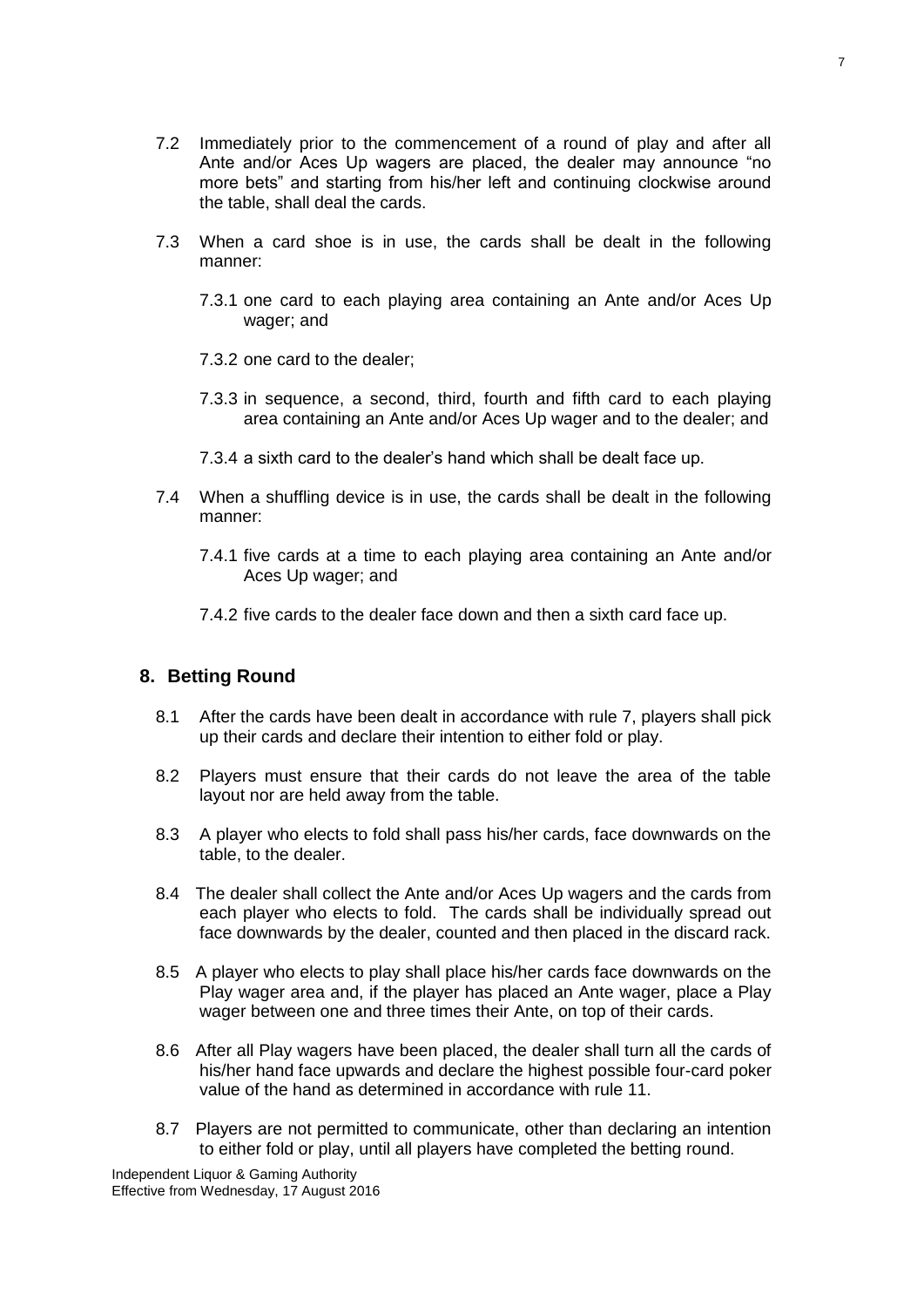#### <span id="page-7-0"></span>**9. Final Settlement**

- 9.1 The dealer shall arrange his/her hand from highest to lowest, and announce his/her best four-card hand. The two remaining cards shall be positioned separate to the four-card hand.
- 9.2 The dealer shall then reveal the individual player's hands and declare and arrange the highest possible four-card hand; and
	- 9.2.1 comparing his/her hand to each player's individual hand shall then:
		- 9.2.1.1 pay the Ante wager an Ante Bonus, regardless of the dealer's hand, to those hands containing three of a kind or higher:
		- 9.2.1.2 collect the Ante and the Play wagers for those hands containing a lower poker value than the dealer's;
		- 9.2.1.3 collect the Aces Up wager for those hands of a lower value than a pair of Aces;
		- 9.2.1.4 pay the Ante and the Play wagers for those hands containing an equal or higher poker value than the dealer's, in accordance with rule 10;
		- 9.2.1.5 pay the Aces Up wager on any hand containing at least a pair of Aces or higher, regardless of the value of the dealer's hand, in accordance with rule 10.
	- 9.2.2 after the dealer has compared individual hands and has paid or collected the wagers, he/she shall collect and count the cards and place them in the discard rack.
- 9.3 After the dealer's hand is exposed a player may concede his/her hand by indicating with a sweeping motion of his/her hand towards the dealer. The dealer will then announce "conceding hand" and collect the player's wagers and cards which shall be checked in accordance with rule 8.4.
- 9.4 After a player's hand has been conceded it cannot be returned to play.
- 9.5 Each player at the table shall be responsible for correctly computing the optimal value of their hand in accordance with rule 11.
- 9.6 At settlement the dealer shall be responsible for settling each player's hand based on the optimal hand value achievable under rule 11 and in accordance with the odds described under rule 10.

## <span id="page-7-1"></span>**10.Settlement Odds**

10.1 Winning Ante wagers at the game of Four Card Poker shall be paid at the odds of 1 to 1.

Independent Liquor & Gaming Authority Effective from Wednesday, 17 August 2016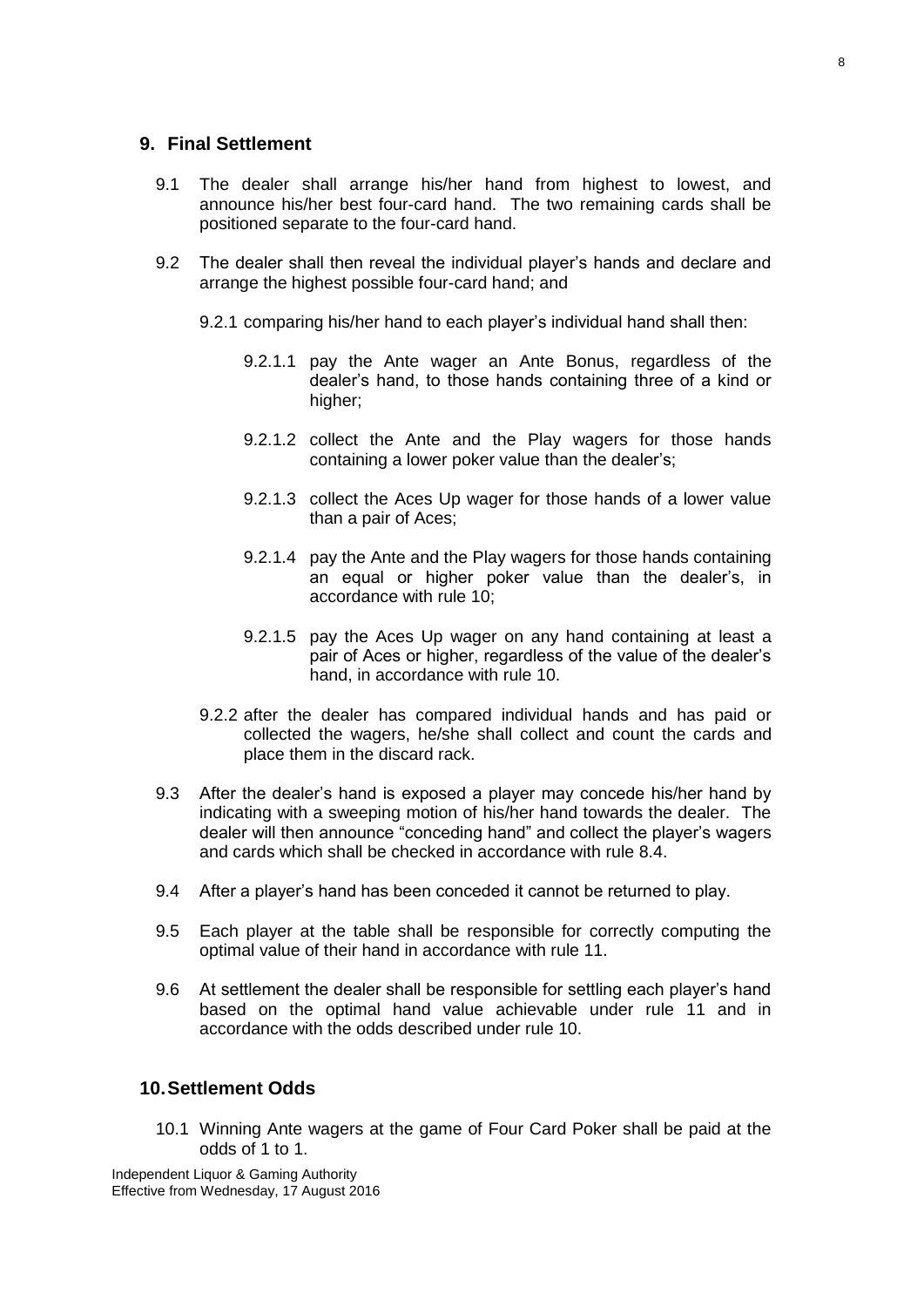- 
- 10.2 Ante wagers will qualify for a bonus payment if the hand contains three of a kind or higher, regardless of the dealer's hand.
- 10.3 The Ante Bonus payment will be paid in accordance with the prize schedule approved by the Authority. The applicable bonus odds will be displayed on a sign at the table.
- 10.4 Winning Play wagers at the game of Four Card Poker shall be paid at the odds of 1 to 1.
- 10.5 Winning Aces Up wagers at the game of Four Card Poker shall be paid in accordance with one of the prize schedules approved by the Authority. The applicable odds will be displayed on a sign at the table.
- 10.6 The player's Ante and Play wager shall win if the player's hand equals the dealer's hand.

#### <span id="page-8-0"></span>**11.Order of Poker Hands**

11.1 The order of hands, highest to lowest is as follows:

| 11.1.1 | Four of a kind        | is a hand containing four cards<br>of the same rank;                                                                     |
|--------|-----------------------|--------------------------------------------------------------------------------------------------------------------------|
| 11.1.2 | <b>Straight Flush</b> | is a hand containing four cards<br>of the same suit in consecutive<br>ranking. An ace may be<br>counted high or low;     |
| 11.1.3 | Three of a kind       | is a hand containing three cards<br>of the same rank;                                                                    |
| 11.1.4 | <b>Flush</b>          | is a hand containing four cards<br>of the same suit but not in<br>consecutive ranking;                                   |
| 11.1.5 | Straight              | is a hand containing four cards<br>of consecutive rank not all of the<br>same suit. An ace maybe<br>counted high or low; |
| 11.1.6 | Two pair              | is a hand containing two "pairs"                                                                                         |
| 11.1.7 | One pair              | is a hand containing two cards<br>of the same rank;                                                                      |
| 11.1.8 | Four odd cards        | is a hand containing four cards<br>of different rank and at least two<br>suits.                                          |

- 11.2 Hands of the same value but consisting of different card values shall be ranked in accordance with the rank of cards prescribed in rule 3.3. For example:
	- 11.2.1 a Straight containing an ace, king, queen, jack shall be ranked higher than a Straight containing a 4, 3, 2, ace;

Independent Liquor & Gaming Authority Effective from Wednesday, 17 August 2016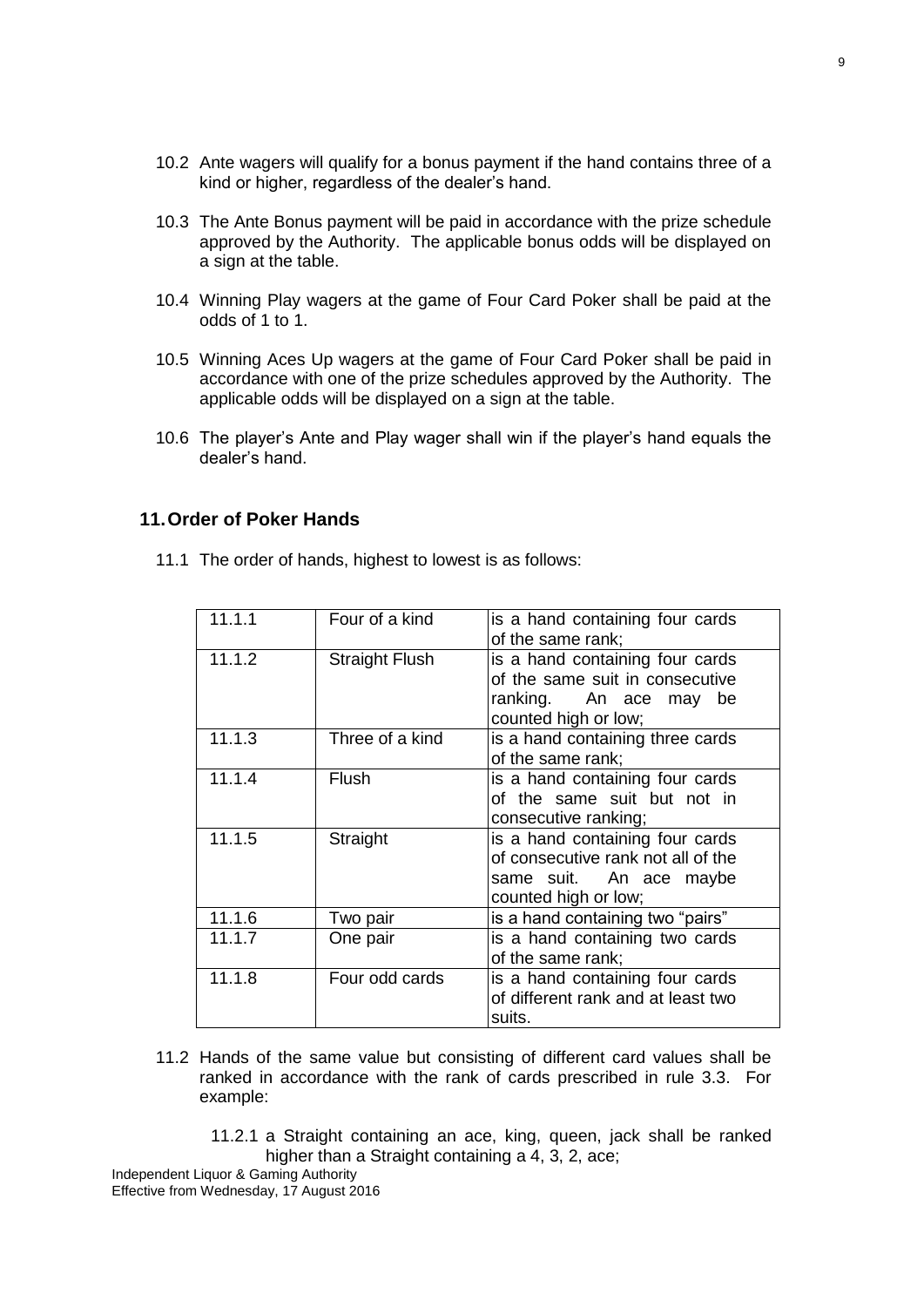11.2.2 if both hands hold an equal value pair, the value of the remaining cards of the hands determines which shall be higher.

#### <span id="page-9-0"></span>**12.Irregularities**

- 12.1 Where a dealer realises, prior to any player handling their cards, that cards have been dealt incorrectly, he/she shall declare a misdeal.
- 12.2 An incorrect number of cards dealt to the dealer's hand shall constitute a misdeal.
- 12.3 Two or more cards exposed in error during the deal shall constitute a misdeal.
- 12.4 In the event of a misdeal all wagers shall be void and a new round of play shall be dealt.
- 12.5 Where an exposed card is dealt, it shall not constitute a misdeal. The dealer shall turn the card over and continue dealing.
- 12.6 A player's hand containing too few cards or too many cards shall be declared void.
- 12.7 Where a dealer realises, after a player has handled their cards, that a hand has been dealt to a playing area that does not contain an Ante and/or an Aces Up wager, the cards for that hand shall be counted and placed in the discard rack.
- 12.8 Should the dealer's hands be set incorrectly and the first player's hand has been exposed, the dealer's hand, as set, shall stand.
- 12.9 Should the dealer make an error when declaring and arranging a player's hand, and the error is detected and notified to the dealer before the commencement of the next round of play, every effort must be made to reconstruct that hand and correct the error. However, should a reconstruction not be possible, then the casino supervisor shall authorise that player's hand being declared void and all monies returned to the player.
- 12.10 In the event that a card(s) is found to be missing from a card shoe or shuffling device; or a card(s) is found that does not form part of the cards that make up a deck in accordance with rule 3.1, the following shall apply:
	- 12.10.1 the result of any rounds of play previously completed shall stand; and
	- 12.10.2 the round of play where the missing card(s) is discovered or the foreign card(s) is found shall be declared void and all monies returned to players for that round of play; and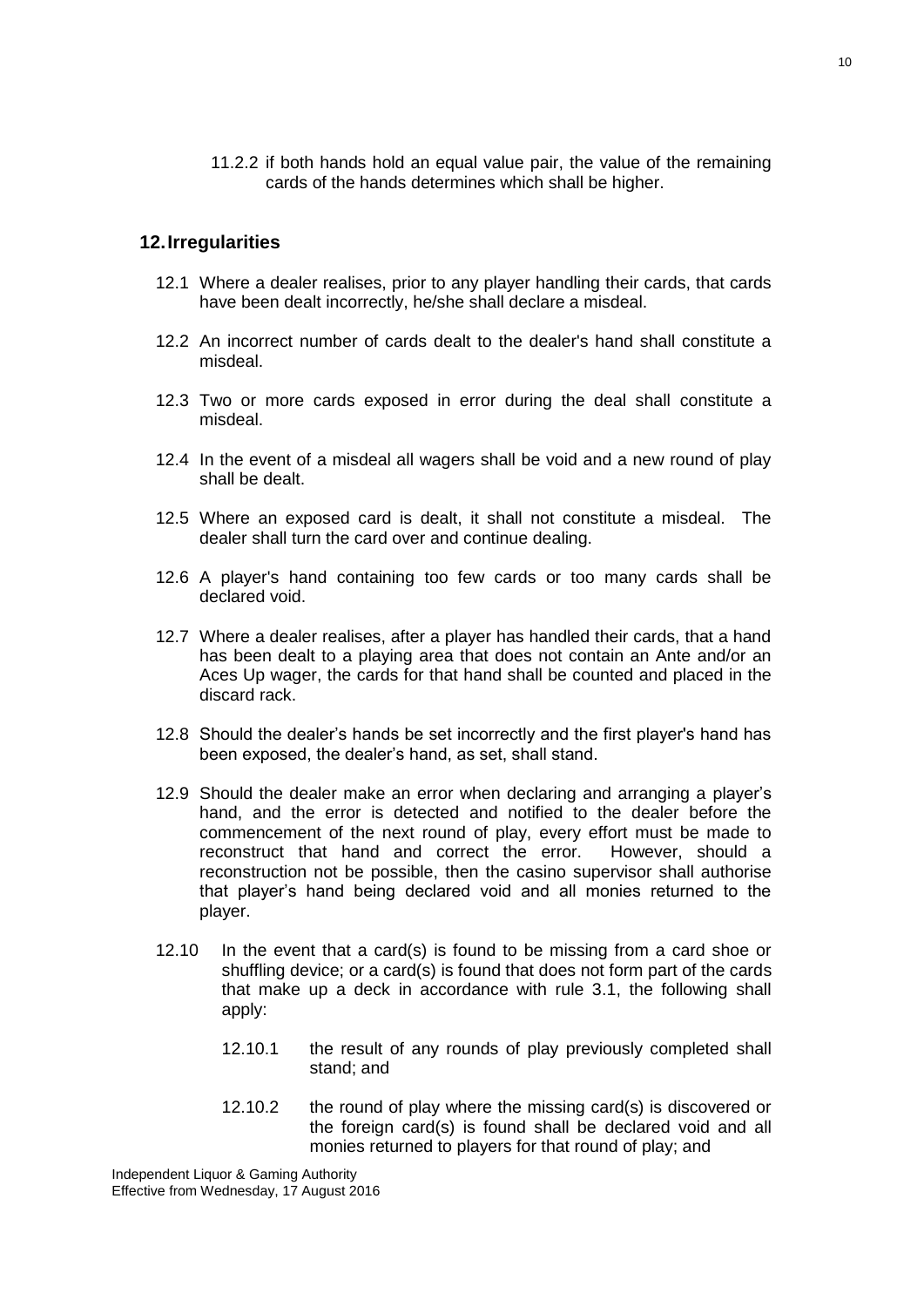- 12.10.3 the deck shall be checked for any further missing or foreign cards; and
- 12.10.4 Surveillance and an Inspector shall be notified.
- 12.11 If during play a player cannot place a Play wager at least equal to his/her Ante then the player's Ante wager will be void and returned to the player. If no Aces Up wager has been placed, then the dealer shall collect and count the cards and placed them in the discard rack. The player will be informed any further instances will result in forfeiture of the Ante. An Aces Up wager shall be played to completion and settled in accordance with rule 10.5.
- 12.12 Where a player or players are suspected of viewing another player's cards or collecting information from other active or non active players, a casino supervisor may:
	- 12.12.1 direct the player or players concerned to play their hand prior to other players handling their cards;
	- 12.12.2 restrict players suspected of collusion from playing together at the same table;
	- 12.12.3 direct the players on a table to speak English only at all times.
- 12.13 Where a player makes a wager in accordance with rule 5.2 and and fails within a reasonable period or refuses or is not present to make a decision in regard to the cards dealt to that playing area, then any Ante wager shall become void and returned to the player. If no Aces Up wager has been placed, then the dealer shall collect and count the cards and place them in the discard rack. An Aces Up wager shall be played to completion and settled in accordance with rule 9.2.

#### <span id="page-10-0"></span>**13.Shuffling Device Malfunction**

- 13.1 Where a shuffling device jams, stops intermixing cards during a shuffle or fails to complete a shuffle cycle, the cards shall be reshuffled.
- 13.2 Where it becomes evident, in a round of play for which one or more cards have been dealt, that the shuffling device is no longer capable of operating in the way it is intended to operate:
	- 13.2.1 that round of play shall be declared void; and
	- 13.2.2 the result of any rounds of play previously completed shall stand; and
	- 13.2.3 the game shall be continued with another shuffling device or a card shoe and using new cards, subject to rule 3.7.

Independent Liquor & Gaming Authority Effective from Wednesday, 17 August 2016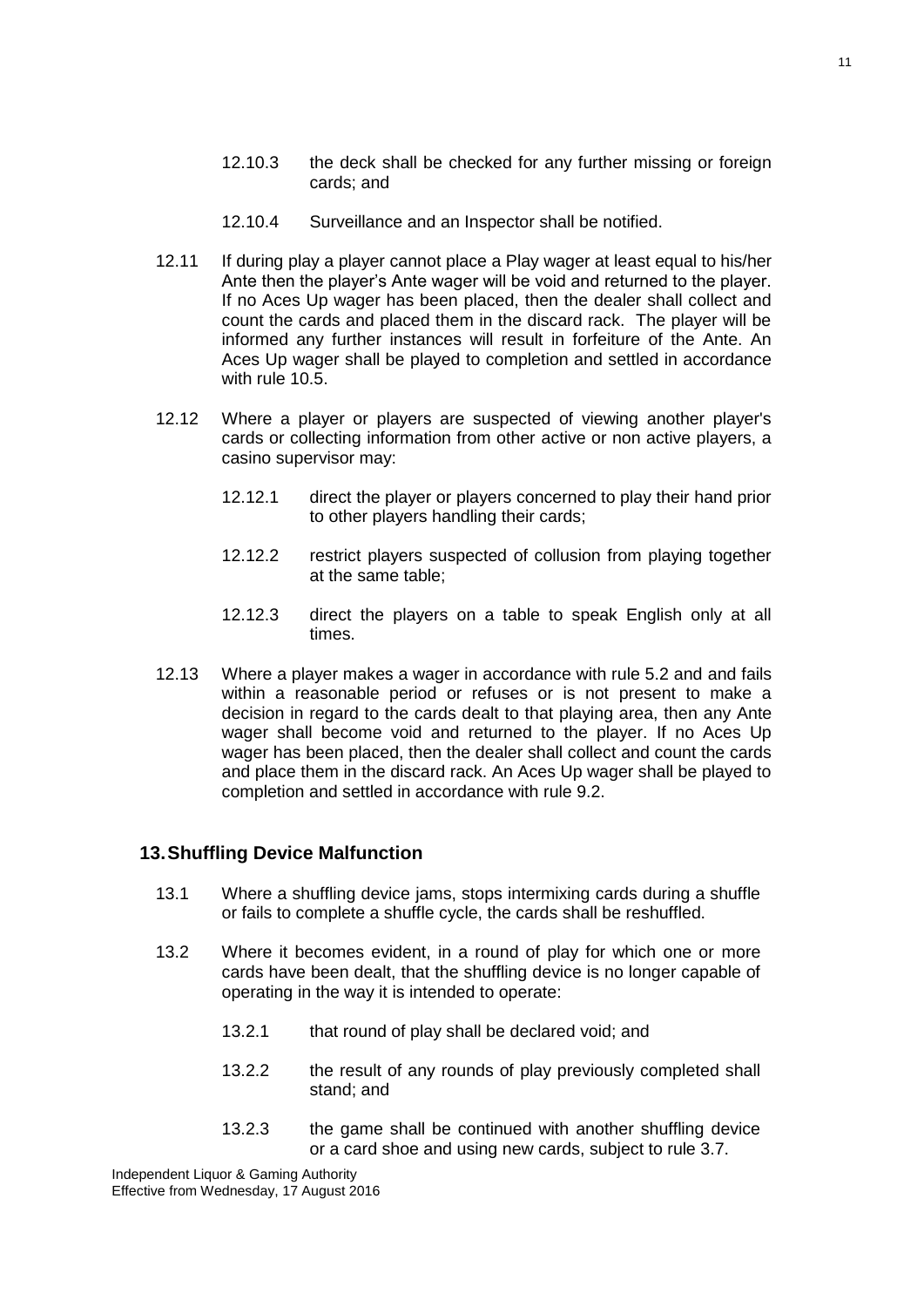#### <span id="page-11-0"></span>**14.General Provisions**

- 14.1 A person shall not, either alone or in concert with any other person, use or control at or near a gaming table or location related to the playing of a game a calculator, computer, or other electronic, electrical or mechanical apparatus or device that is capable, with respect to a game or a part thereof, of recording, projecting, analysing or transmitting an outcome or the changing probabilities or the playing strategies to be used.
- 14.2 Rule 14.1 shall not apply to use or control by an agent or employee of the casino operator or an inspector where such person is acting in the course of their duty.
- 14.3 Where a casino supervisor is satisfied that a person has contravened any provision of rule 14.1, he/she may:
	- 14.3.1 declare that any wager made by the person is void;
	- 14.3.2 direct that the person shall be excluded from further participation in the game;
	- 14.3.3 exclude the person from the casino in line with the provisions of section 79 of the Casino Control Act 1992.
- 14.4 A casino supervisor may invalidate the outcome of a game if:
	- 14.4.1 the game is disrupted by civil commotion, fire, riot, brawl, robbery, an act of God; or
	- 14.4.2 any fraudulent act is perpetrated by any person that, in the opinion of the casino supervisor, affects the outcome of the game.
- 14.5 Where the outcome of a game is invalidated under rule 14.4, all wagers made by the players for that particular result may be refunded provided that a casino supervisor may direct that the wager of any player referred to in rule 14.4.2 be forfeited.
- 14.6 A player shall not be advised by an employee of the casino on how to play, except to ensure compliance with these rules.
- 14.7 No spectator or any player wagering at any table may, unless requested by a player, attempt to influence, influence or offer advice to that player regarding that player's decisions of play.
- 14.8 A casino supervisor may close a gaming table at which players are present provided a sign showing the proposed time of closure has been displayed at the table for at least 20 minutes before the closure.
- 14.9 A player who abstains from placing any wagers for three consecutive rounds of play, while all other seats or positions at the table are in use, may be required to vacate his/her seat or position.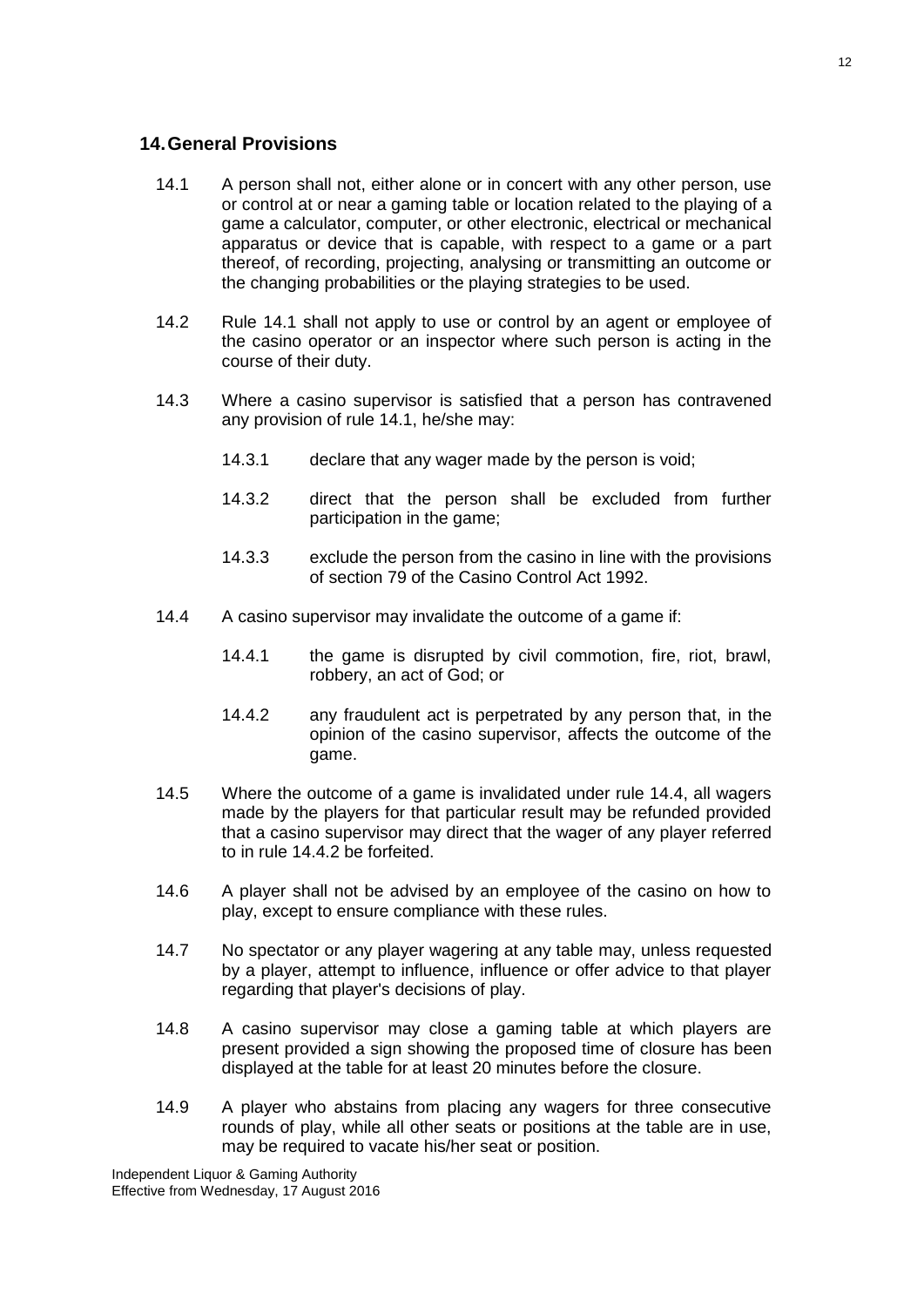- 14.10 Players and spectators are not permitted to have side wagers with or against each other.
- 14.11 A casino supervisor may refuse, on reasonable grounds, any wager made by a player prior to the first card of a round of play being removed from the card shoe or shuffling device, and in so doing may cause the wager(s) to be removed from the layout.
- 14.12 Any dispute or complaint concerning a casino game shall be referred for decision in the first instance to a gaming supervisor, subject to a review (if requested) by a casino supervisor.
- 14.13 In any dispute arising from the play of the game, the decision of the casino operator is final. Where any person is not satisfied with a decision of the casino operator relating to the conduct of gaming, the person will be advised of their right to lodge a complaint with an inspector under section 33 of the Gaming and Liquor Administration Act 2007.
- 14.14 A copy of these rules shall be made available for inspection upon request.

#### <span id="page-12-0"></span>**15.Player Rewards and Promotional Prizes**

- 15.1 The casino operator may offer from time to time Promotional Prizes in conjunction with gaming in the casino.
- 15.2 Promotional Prize draws shall be overseen by a scrutineer nominated by the casino operator where an individual prize has a value over \$10,000.
- 15.3 When offering a non-monetary prize of a Promotional Prize, with the exception of prizes consisting of slots dollars and/or casino dollars, the casino operator may give the winner the option to be paid a cash alternative of the non-monetary prize instead which shall be clearly stated in the terms and conditions of the promotion.
- 15.4 If a Promotional Prize is a cash prize and is greater than \$10,000 the prize-winner may choose to be paid the amount as cash, by a crossed cheque made out to the winner, by electronic funds transfer to the winner or by a combination of these payment options.
- 15.5 The non-monetary prize rules as set out in section 66(4) of the Casino Control Act 1992 apply and Promotional Prizes will not consist of or include any of the following:
	- 15.5.1 tobacco in any form;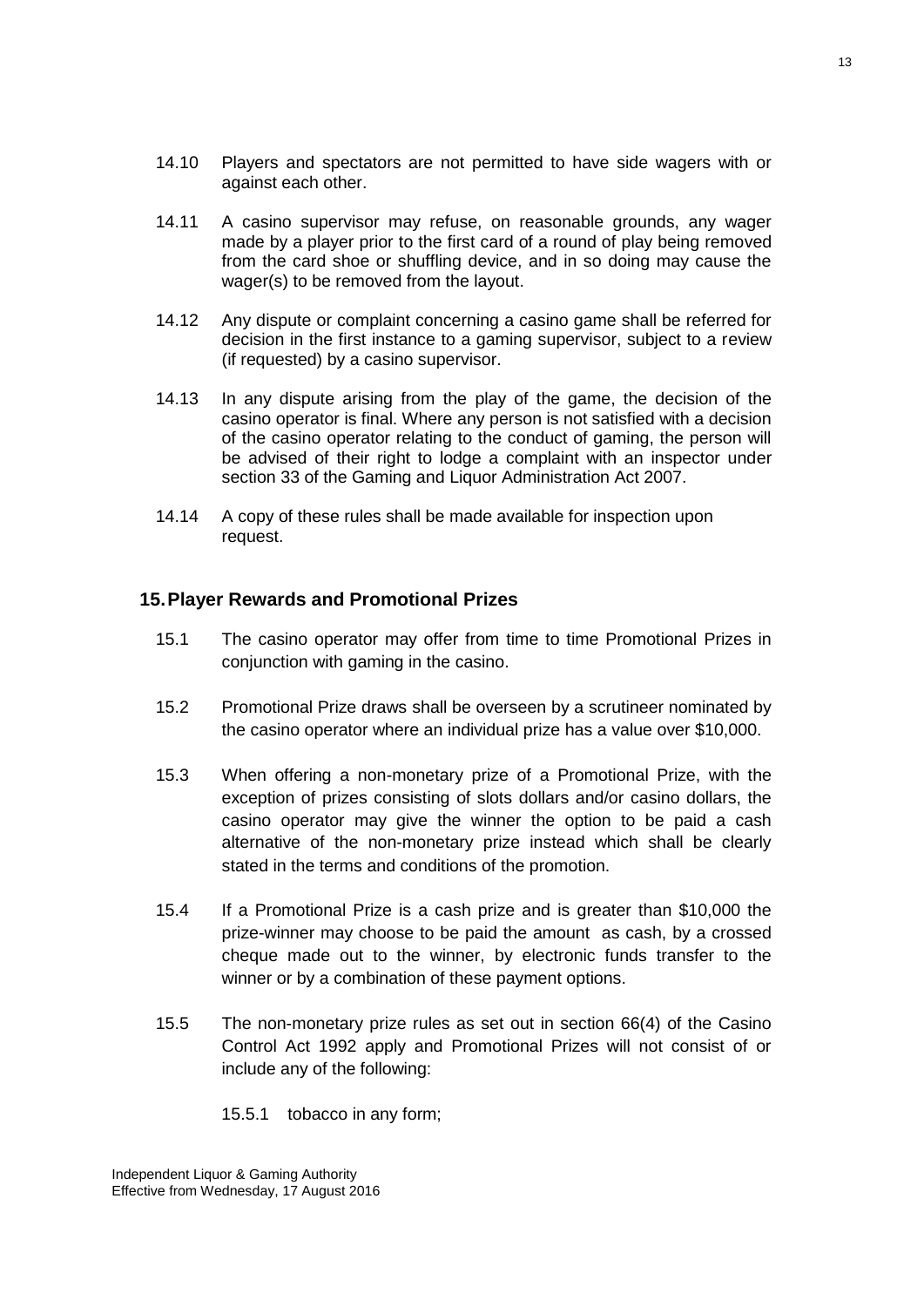- 15.5.2 a firearm, or ammunition, or an imitation firearm, within the meaning of the Firearms Act 1996;
- 15.5.3 a prohibited weapon within the meaning of the Weapons Prohibition Act 1998;
- 15.5.4 more than 20 litres of liquor; or
- 15.5.5 any item or service prescribed by the regulations.
- 15.6 The casino operator will detail the terms and conditions associated with any Promotional Prize and make reference to these terms and conditions in the marketing material. These terms and conditions will be readily available within the casino boundary, or through appropriate means including but not limited to secure websites, email click through, direct mail or brochures.
- 15.7 The terms and conditions to any Promotional Prize must include, but are not limited to, the following:
	- 15.7.1 the manner in which a Promotional Prize is to be awarded;
	- 15.7.2 when and where the Promotional Prize will be awarded;
	- 15.7.3 the characteristics, criteria and/or requirements for a player to be eligible for a Promotional Prize;
	- 15.7.4 if there is a minimum or compulsory wager for each player to be eligible for a Promotional Prize then that minimum or compulsory wager;
	- 15.7.5 the nature of the Promotional Prize and any qualification, reservation or guarantee given by the casino operator, if applicable;
	- 15.7.6 the closing date and time for receipt of entry into any Promotional Prize promotion;
	- 15.7.7 the place, date and time of any Promotional Prize promotion;
	- 15.7.8 the method for claiming a Promotional Prize (including any requirement for entrants to be physically present);
	- 15.7.9 how the winner of a Promotional Prize will be notified;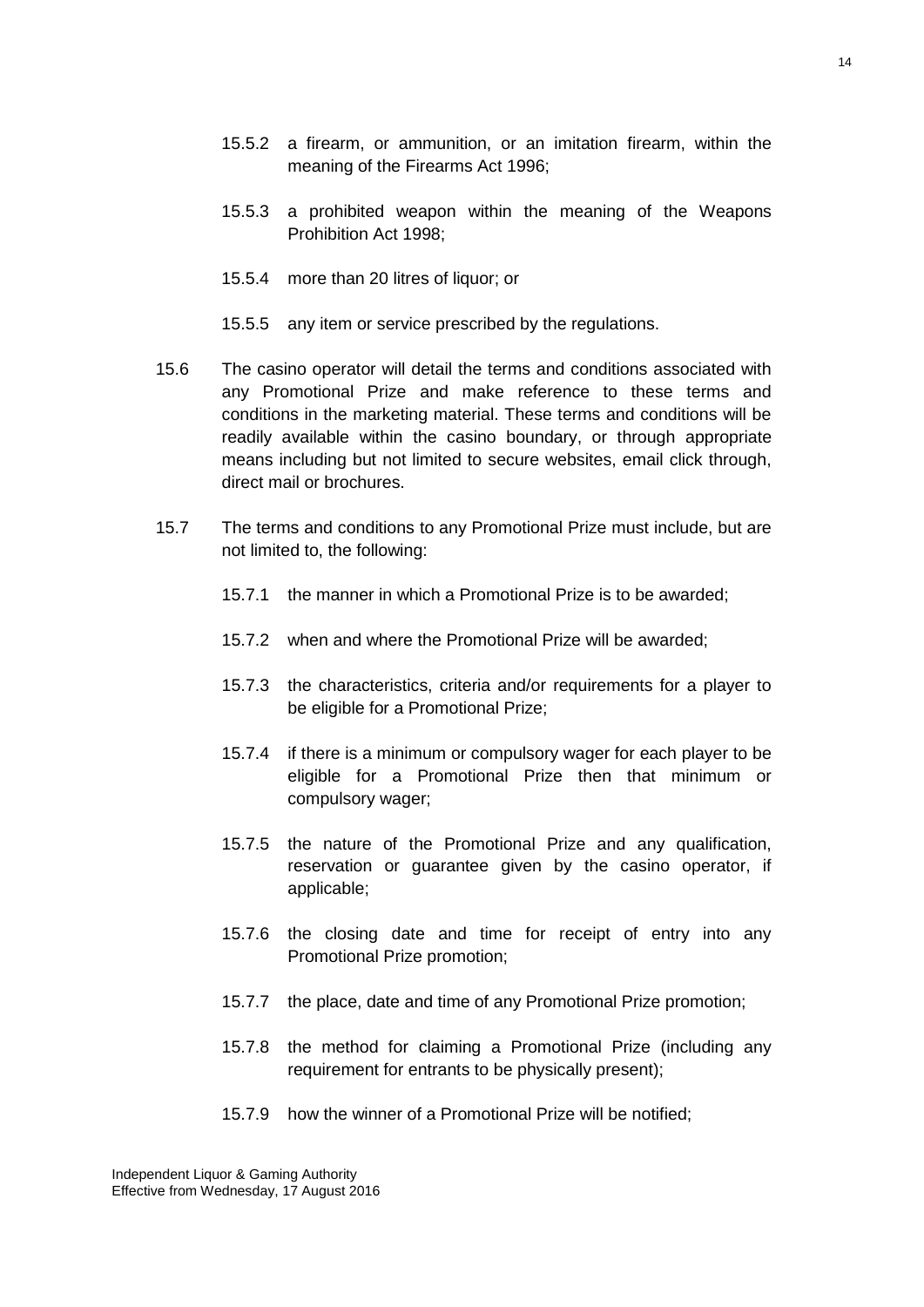- 15.7.10 how the results of a Promotional Prize will be published;
- 15.7.11 details of the prizes and their value including any conditions relating to receiving, using or accepting prizes; and
	- 15.7.11.1 If the prize is machinery or an electric appliance, details shall also include:
		- i) Make;
		- ii) Model;
		- ii) Accessories.
	- 15.7.11.2 If the prize is a motor vehicle, details shall also include:
		- i) Make;
		- ii) Model;
		- iii) Accessories; and
		- iv) whether registration and other on-road costs are included.

15.7.11.3 If the prize is travel, details shall also include:

- i) number of persons entitled to take advantage of the travel prize;
- ii) what is included (airfares, transfers, other transport, duration, accommodation standard, meals);
- iii) restrictions on when the travel must be taken;
- iv) if spending money is included.
- 15.7.11.4 If the prize is real estate, details shall also include:
	- i) the type of dwelling;
	- ii) plans;
	- iii) contract details;
	- iv) easement details;
	- v) address or other location;
	- vi) what is included conveyancing, legal costs, fixtures, furniture.
- 15.8 When an entrant is not required to be present at a draw to win a Promotional Prize, reasonable endeavours must be made by the casino operator to notify the winner of any Promotional Prize within 2 days of the draw by the following methods: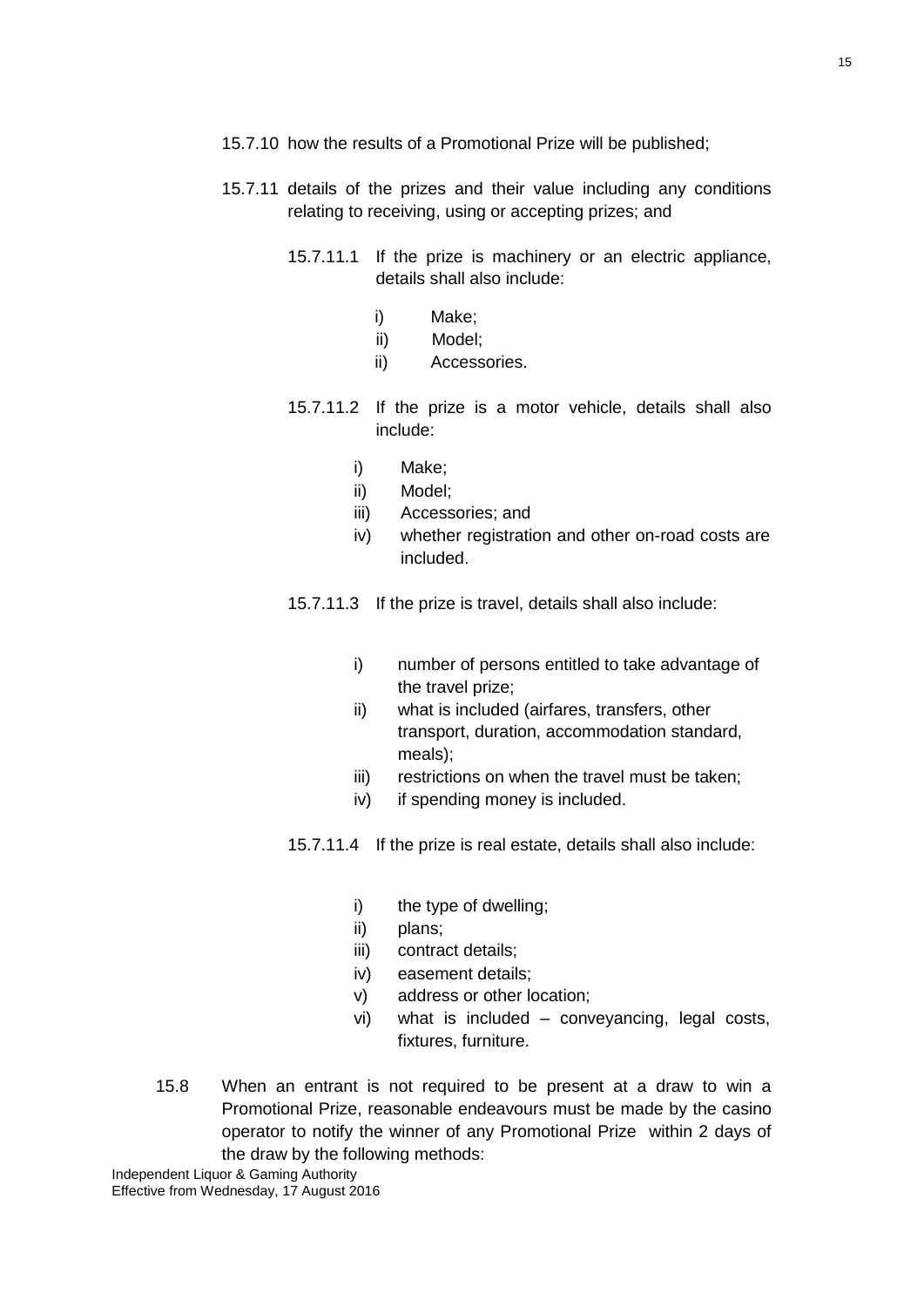- 15.8.1 face-to-face; or
- 15.8.2 mail; or
- 15.8.3 telephone; or
- 15.8.4 email.
- 15.9 The casino operator shall provide the Authority with full details of the terms and conditions of any offer by the casino operator of a Promotional Prize at least 24 hours prior to the commencement of any promotion.
	- 15.9.1 Authority approval is required for the casino operator to amend the terms and conditions of the promotion after the commencement of the promotion.
- 15.10 The casino operator shall inform a patron/s as soon as practicable of the reason(s) for refusing to award them a Promotional Prize. The casino operator must retain:
	- 15.10.1 all details of claims for a Promotional Prize over \$100 which are denied by the casino operator. These details shall include the names and addresses of the claimants and the reason(s) why the claims were not met.
- 15.11 In the event of a dispute relating to the terms and conditions of a Promotional Prize promotion, the decision of the casino operator is final. Where any person is not satisfied with a decision of the casino operator relating to a promotion, the person will be advised of their right to lodge a complaint with an inspector under section 33 of the Gaming and Liquor Administration Act 2007.
- 15.12 Should the casino operator determine that the integrity of the promotion and/or draw has been compromised it may either postpone the promotion and/or draw until such a time as the integrity of the promotion and/or draw has been validated or cancel the draw. Should this occur the inspectorate is to be notified immediately.